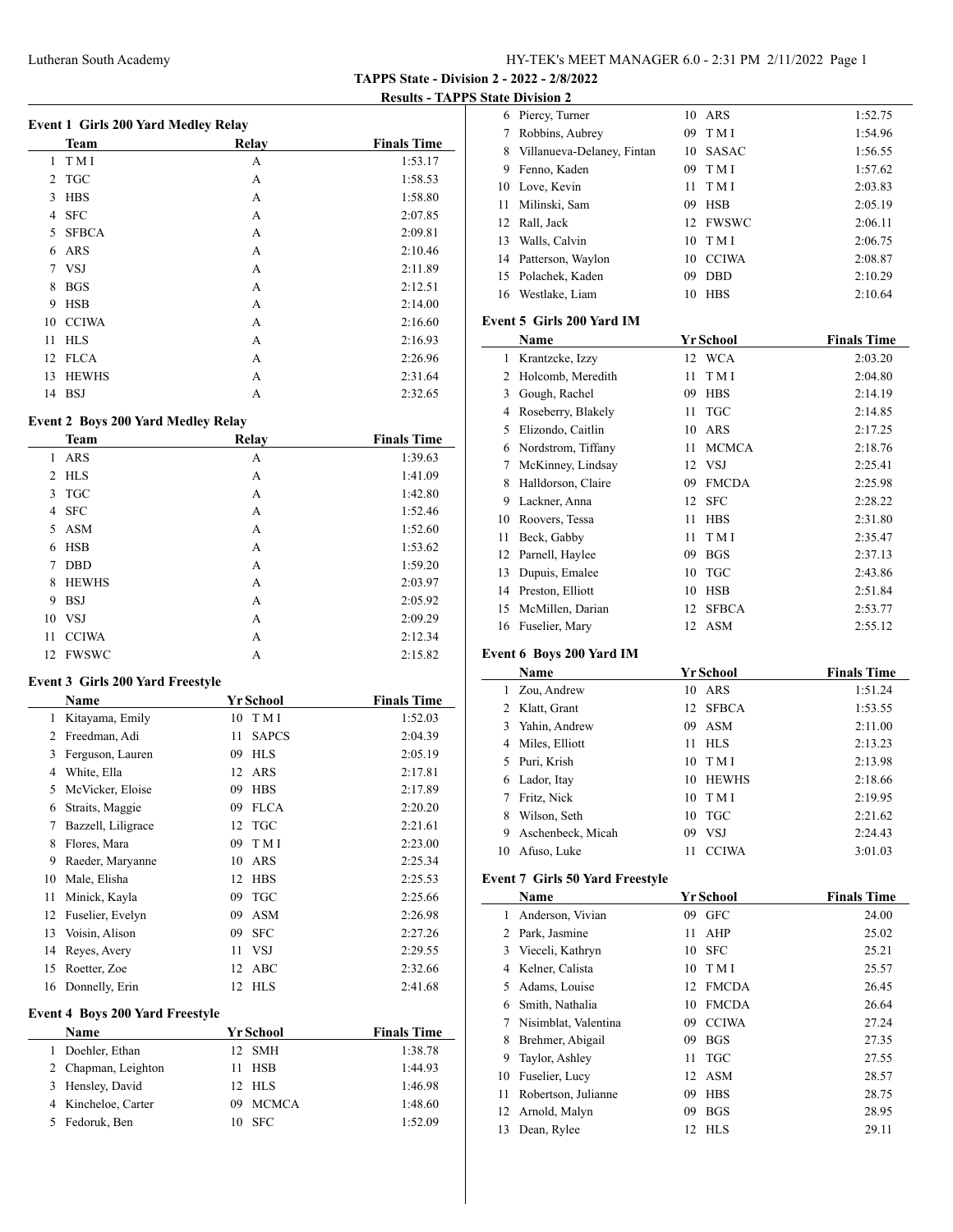| Lutheran South Academy | HY-TEK's MEET MANAGER 6.0 - 2:31 PM 2/11/2022 Page 2 |
|------------------------|------------------------------------------------------|
|                        |                                                      |

**TAPPS State - Division 2 - 2022 - 2/8/2022**

#### **Results - TAPPS State Division 2**

 $\overline{a}$ 

|                |                                          |                 |                  | <b>TAPPS State - D</b><br><b>Results - TA</b> |
|----------------|------------------------------------------|-----------------|------------------|-----------------------------------------------|
|                | (Event 7 Girls 50 Yard Freestyle)        |                 |                  |                                               |
|                | Name                                     |                 | <b>Yr School</b> | <b>Finals Time</b>                            |
| 14             | Gregorek, Aly                            | 10 <sup>1</sup> | <b>SFBCA</b>     | 29.28                                         |
| 15             | Humphrey, Chloe                          | 11              | <b>FWC</b>       | 29.46                                         |
|                | Event 8 Boys 50 Yard Freestyle           |                 |                  |                                               |
|                | Name                                     |                 | <b>Yr School</b> | <b>Finals Time</b>                            |
|                | 1 Hunter, Joshua                         | 11              | <b>SMH</b>       | 21.52                                         |
|                | 2 Green, Michael                         | 11              | <b>TGC</b>       | 21.95                                         |
|                | 3 Ingram, Hudson                         | 09.             | <b>ARS</b>       | 22.71                                         |
|                | 4 Spartz, Kevin                          | 10              | <b>SFC</b>       | 22.72                                         |
|                | 5 Coffey, Eli                            | 12              | <b>TGC</b>       | 23.37                                         |
|                | 6 Harmon, Colton                         | 11              | TGC              | 23.45                                         |
| $7^{\circ}$    | Welch, George                            | 11              | TMI              | 23.61                                         |
| 8              | Spadini, Elijah                          | 10              | ARS              | 23.71                                         |
| 9              | Haver, Tristan                           |                 | 10 HLS           | 23.82                                         |
|                | 10 LeBlanc, Luke                         |                 | 12 HLS           | 24.16                                         |
| 11             | Logan, Luke                              | 11              | <b>ASM</b>       | 24.23                                         |
| 12             | Young, Brandon                           | 12              | <b>HSB</b>       | 24.37                                         |
| 13             | Ford, Cooper                             | 11              | <b>DBD</b>       | 24.55                                         |
| 14             | Kauachi, Jorge                           |                 | 12 BSJ           | 25.13                                         |
| 15             | Steelman, Evan                           | 12              | <b>HSB</b>       | 25.38                                         |
| 16             | Taylor, Jack                             |                 | 10 BGS           | 25.39                                         |
|                | <b>Event 11 Girls 100 Yard Butterfly</b> |                 |                  |                                               |
|                | Name                                     |                 | <b>Yr School</b> | <b>Finals Time</b>                            |
| $\mathbf{1}$   | Montier, Jennifer                        | 09              | <b>TGC</b>       | 59.73                                         |
| $\overline{2}$ | Childs, Whitney                          | 11              | <b>SFBCA</b>     | 1:00.51                                       |
| 3              | Stowell, Brynnah                         | 11              | <b>WCA</b>       | 1:00.85                                       |
|                | 4 Davies, Amber                          | 09              | <b>HBS</b>       | 1:08.28                                       |
|                | 5 Roovers, Tessa                         | 11              | <b>HBS</b>       | 1:09.71                                       |
| 6              | Sims, Regan                              | 11              | <b>ASM</b>       | 1:09.72                                       |
| 7              | Cuellar, Katelynn                        | 11              | <b>VSJ</b>       | 1:09.97                                       |
| 8              | Chimbunde, Bella                         | 11              | <b>CCIWA</b>     | 1:10.19                                       |

| 9 Gao, Abigail    | 10 ARS   | 1:13.49 |
|-------------------|----------|---------|
| 10 Rosales, Chloe | 11 CCIWA | 1:14.06 |
| 11 Pham, Haleigh  | 09 HLS   | 1:20.03 |
| 12 Leeson, Grace  | 12 CCIWA | 1:21.73 |
| 13 Byers, Brooke  | 12 SFBCA | 1:22.36 |
| 14 Fuselier, Mary | 12 ASM   | 1:25.34 |
|                   |          |         |

#### **Event 12 Boys 100 Yard Butterfly**

|    | Name                 |    | <b>Yr School</b> | <b>Finals Time</b> |
|----|----------------------|----|------------------|--------------------|
| 1  | Doehler, Ethan       | 12 | <b>SMH</b>       | 48.36              |
| 2  | Klatt, Grant         | 12 | <b>SFBCA</b>     | 49.19              |
| 3  | Logan, Luke          | 11 | ASM              | 56.70              |
| 4  | Potter, Marshall     | 10 | <b>FMCDA</b>     | 58.11              |
| 5  | Wilson, Seth         | 10 | <b>TGC</b>       | 59.27              |
| 6  | Fenno, Kaden         | 09 | T M I            | 59.69              |
| 7  | Robertson, Johnathan | 10 | <b>HBS</b>       | 1:00.37            |
| 8  | Fritz, Nick          | 10 | T M I            | 1:02.02            |
| 9  | Alexander, Reid      | 09 | ABC              | 1:02.06            |
| 10 | Ford, Cooper         | 11 | <b>DBD</b>       | 1:02.48            |
| 11 | Orines, Aidan        | 11 | <b>CCIWA</b>     | 1:03.98            |
| 12 | Aitken, Ewan         | 11 | T M I            | 1:04.95            |
| 13 | Nolen, Hunter        | 12 | <b>HLS</b>       | 1:06.57            |
| 14 | Turner, Landon       | 09 | ARS              | 1:06.69            |
| 15 | Le, Danny            | 11 | <b>FWSWC</b>     | 1:18.36            |

| Event 13 Girls 100 Yard Freestyle |    |              |                      |  |  |
|-----------------------------------|----|--------------|----------------------|--|--|
| Name                              |    |              | <b>Finals Time</b>   |  |  |
| Schlortt, Kirsten                 | 12 | <b>SMH</b>   | 53.73                |  |  |
| Vieceli, Kathryn                  | 10 | <b>SFC</b>   | 54.69                |  |  |
| Roseberry, Blakely                | 11 | <b>TGC</b>   | 54.77                |  |  |
| Smith, Nathalia                   | 10 | <b>FMCDA</b> | 57.94                |  |  |
| Lackner, Anna                     | 12 | <b>SFC</b>   | 58.63                |  |  |
| White, Ella                       |    | ARS          | 1:00.90              |  |  |
| Vedder, Danika                    | 09 | ASM          | 1:00.96              |  |  |
| Brehmer, Abigail                  | 09 | <b>BGS</b>   | 1:01.57              |  |  |
| McVicker, Eloise                  | 09 | <b>HBS</b>   | 1:03.70              |  |  |
| Fuselier, Susie                   | 09 | ASM          | 1:03.98              |  |  |
| Voisin, Alison                    | 09 | <b>SFC</b>   | 1:05.86              |  |  |
| Gregorek, Aly                     | 10 | <b>SFBCA</b> | 1:06.58              |  |  |
| Pozzi, Madelyn                    | 12 | <b>SFBCA</b> | 1:07.27              |  |  |
| Male, Elisha                      | 12 | <b>HBS</b>   | 1:08.04              |  |  |
| McMillen, Darian                  | 12 | <b>SFBCA</b> | 1:08.57              |  |  |
| Fantauzzi, Isabella               | 09 | <b>DBD</b>   | 1:09.14              |  |  |
|                                   |    |              | Yr School<br>$12-12$ |  |  |

### **Event 14 Boys 100 Yard Freestyle**

|    | Name              |    | Yr School    | <b>Finals Time</b> |
|----|-------------------|----|--------------|--------------------|
| 1  | Hunter, Joshua    | 11 | <b>SMH</b>   | 47.88              |
| 2  | Ferguson, Chase   | 12 | <b>HLS</b>   | 48.75              |
| 3  | Kincheloe, Carter | 09 | <b>MCMCA</b> | 49.25              |
| 4  | Ingram, Hudson    | 09 | ARS          | 50.01              |
| 5  | Noordhuis, Nils   | 11 | <b>HBS</b>   | 50.12              |
| 6  | Robbins, Aubrey   | 09 | T M I        | 50.85              |
| 7  | Haver, Tristan    | 10 | <b>HLS</b>   | 51.14              |
| 8  | Spartz, Kevin     | 10 | <b>SFC</b>   | 51.25              |
| 9  | Harmon, Colton    | 11 | <b>TGC</b>   | 52.28              |
| 10 | Welch, George     | 11 | T M I        | 52.84              |
| 11 | Barry, Joshua     | 12 | <b>TGC</b>   | 53.65              |
| 12 | Young, Brandon    | 12 | <b>HSB</b>   | 54.50              |
| 13 | Lippett, Jasper   | 10 | <b>HBS</b>   | 54.71              |
| 14 | Yepez, Gabriel    | 09 | <b>HBS</b>   | 54.80              |
| 15 | Rivera, Mark      | 11 | ASM          | 56.21              |
| 16 | Biorngjeld, Jacob | 10 | <b>SFBCA</b> | 57.35              |

### **Event 15 Girls 500 Yard Freestyl**

|   | Event 15 Girls 500 yard Freestyle       |                    |                    |
|---|-----------------------------------------|--------------------|--------------------|
|   | Name                                    | Yr School          | <b>Finals Time</b> |
| 1 | Kitayama, Emily                         | T M I<br>10        | 5:06.54            |
| 2 | Stowell, Brynnah                        | <b>WCA</b><br>11   | 5:23.55            |
| 3 | Ferguson, Lauren                        | <b>HLS</b><br>09   | 5:41.67            |
| 4 | Freedman, Adi                           | <b>SAPCS</b><br>11 | 5:42.10            |
| 5 | Gough, Cerys                            | <b>HBS</b><br>09   | 6:02.09            |
| 6 | de la Maza, Jimena                      | <b>SFC</b><br>09   | 6:13.48            |
| 7 | Beck, Gabby                             | T M I<br>11        | 6:17.17            |
| 8 | Humphrey, Chloe                         | <b>FWC</b><br>11   | 6:28.33            |
|   | <b>Event 16 Boys 500 Yard Freestyle</b> |                    |                    |
|   | Name                                    | <b>Yr School</b>   | <b>Finals Time</b> |
| 1 | Hensley, David                          | <b>HLS</b><br>12   | 4:47.63            |
| 2 | Chapman, Leighton                       | <b>HSB</b><br>11   | 4:49.62            |
| 3 | Fedoruk, Ben                            | <b>SFC</b><br>10   | 5:02.90            |
| 4 | Villanueva-Delaney, Fintan              | <b>SASAC</b><br>10 | 5:19.78            |
| 5 | Milinski, Sam                           | HSB<br>09          | 5:29.63            |
| 6 | Alexander, Reid                         | ABC<br>09          | 5:39.91            |

Cornell, Nathan 11 FMCDA 5:50.82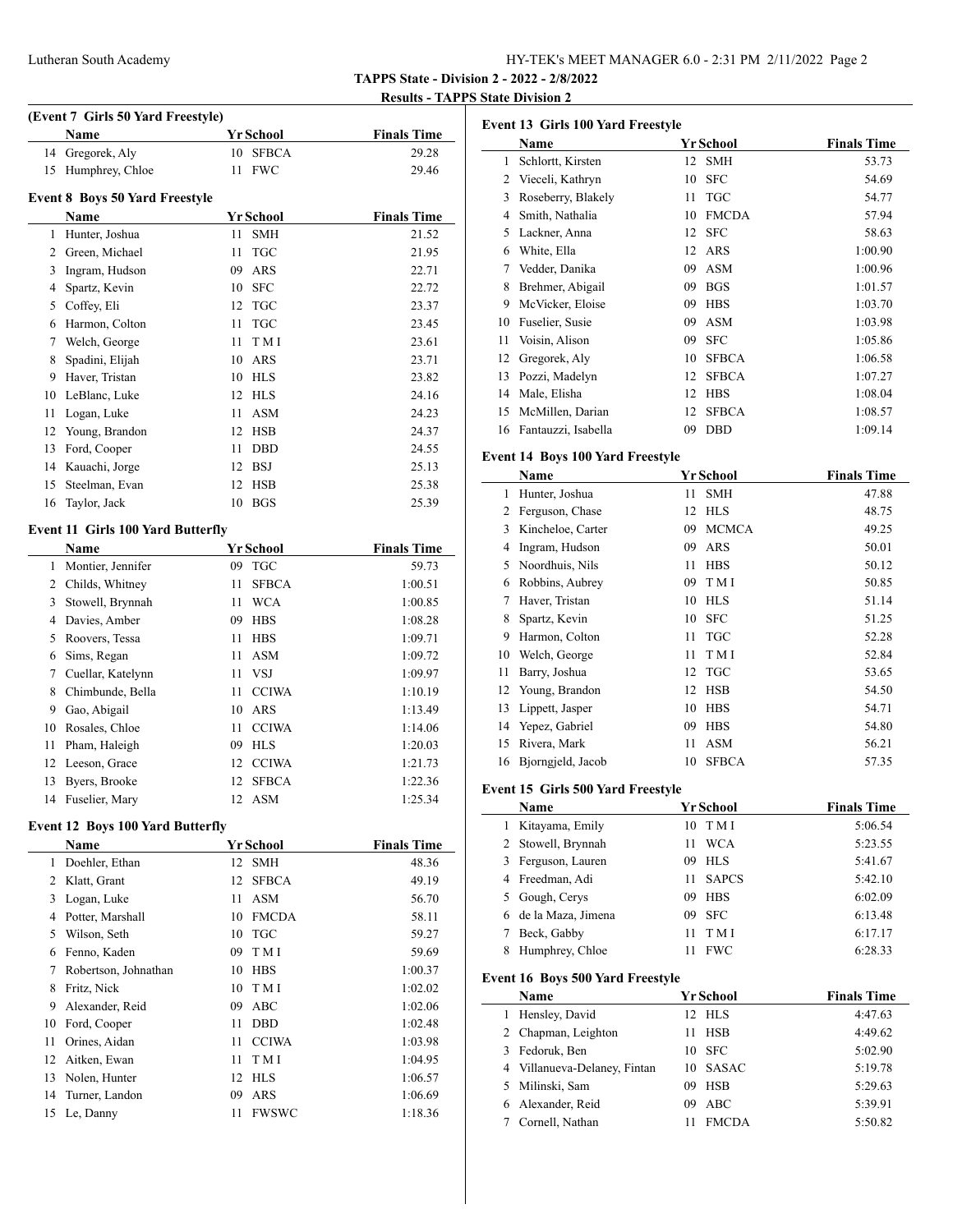**TAPPS State - Division 2 - 2022 - 2/8/2022**

**Results - TAPPS State Division 2**

| (Event 16 Boys 500 Yard Freestyle) |                     |           |                    |  |  |
|------------------------------------|---------------------|-----------|--------------------|--|--|
|                                    | <b>Name</b>         | Yr School | <b>Finals Time</b> |  |  |
|                                    | 8 Tinker, Grant     | 12 FWC    | 6:01.73            |  |  |
|                                    | 9 Patterson, Waylon | 10 CCIWA  | 6:02.33            |  |  |
|                                    | 10 Turner, Landon   | 09 ARS    | 6:26.75            |  |  |
| 11.                                | Saldana, Cris       | 12 SASAC  | 6:41.63            |  |  |

### **Event 17 Girls 200 Yard Freestyle Relay**

|    | <b>Team</b>  | <b>Relay</b> | <b>Finals Time</b> |
|----|--------------|--------------|--------------------|
| 1  | <b>SFC</b>   | А            | 1:51.88            |
| 2  | <b>TGC</b>   | A            | 1:52.00            |
| 3  | T M I        | A            | 1:52.43            |
| 4  | <b>BGS</b>   | A            | 1:56.55            |
| 5  | ARS          | A            | 1:56.69            |
| 6  | <b>VSJ</b>   | A            | 1:58.65            |
| 7  | <b>HLS</b>   | A            | 2:00.03            |
| 8  | <b>HBS</b>   | A            | 2:00.36            |
| 9  | <b>HSB</b>   | A            | 2:01.13            |
| 10 | <b>GFC</b>   | A            | 2:04.88            |
| 11 | <b>ASM</b>   | A            | 2:05.80            |
| 12 | <b>SFBCA</b> | A            | 2:07.37            |
| 13 | <b>BSJ</b>   | A            | 2:07.97            |
| 14 | <b>HEWHS</b> | A            | 2:09.67            |
|    | 15 CCJP2     | А            | 2:12.33            |

### **Event 18 Boys 200 Yard Freestyle Relay**

|                       | <b>Team</b>  | <b>Relay</b> | <b>Finals Time</b> |
|-----------------------|--------------|--------------|--------------------|
| 1                     | <b>ARS</b>   | А            | 1:30.43            |
| $\mathbf{2}^{\prime}$ | <b>TGC</b>   | A            | 1:32.75            |
| 3                     | <b>HLS</b>   | A            | 1:34.67            |
| 4                     | <b>HSB</b>   | A            | 1:35.70            |
| 5                     | T M I        | A            | 1:35.77            |
| 6                     | <b>SFC</b>   | A            | 1:39.23            |
| 7                     | <b>ASM</b>   | A            | 1:42.22            |
| 8                     | <b>DBD</b>   | A            | 1:44.33            |
| 9                     | <b>BSJ</b>   | A            | 1:46.41            |
| 10                    | <b>FWSWC</b> | A            | 1:47.68            |
| 11                    | VSJ          | A            | 1:51.10            |
| 12                    | <b>HEWHS</b> | A            | 1:51.37            |
| 13                    | <b>HBS</b>   | A            | 1:51.74            |
| 14                    | <b>GFC</b>   | A            | 1:57.21            |
| 15                    | <b>BGS</b>   | A            | 2:05.36            |

#### **Event 19 Girls 100 Yard Backstroke**

|    | Name                   |    | Yr School    | <b>Finals Time</b> |
|----|------------------------|----|--------------|--------------------|
| 1  | Anderson, Vivian       | 09 | <b>GFC</b>   | 56.57              |
| 2  | Park, Jasmine          | 11 | AHP          | 58.84              |
| 3  | Gough, Rachel          | 09 | <b>HBS</b>   | 59.87              |
| 4  | Schlortt, Kirsten      | 12 | <b>SMH</b>   | 59.88              |
| 5  | Montier, Jennifer      | 09 | <b>TGC</b>   | 1:01.03            |
| 6  | Childs, Whitney        | 11 | <b>SFBCA</b> | 1:02.22            |
| 7  | Nordstrom, Tiffany     | 11 | <b>MCMCA</b> | 1:03.16            |
| 8  | Kelner, Calista        | 10 | T M I        | 1:05.46            |
| 9  | Gough, Cerys           | 09 | <b>HBS</b>   | 1:07.72            |
| 10 | Bazzell, Liligrace     | 12 | TGC          | 1:09.90            |
| 11 | Chimbunde, Bella       | 11 | <b>CCIWA</b> | 1:10.57            |
| 12 | Nisimblat, Valentina   | 09 | <b>CCIWA</b> | 1:11.22            |
| 13 | Bakker-Barrink, Luella | 12 | <b>HSB</b>   | 1:11.61            |
| 14 | Sims, Regan            | 11 | ASM          | 1:13.71            |

| 15 | Minick, Kayla                            | 09 | <b>TGC</b>   | 1:14.67            |
|----|------------------------------------------|----|--------------|--------------------|
| 16 | Byers, Brooke                            | 12 | <b>SFBCA</b> | 1:15.33            |
|    | <b>Event 20 Boys 100 Yard Backstroke</b> |    |              |                    |
|    | Name                                     |    | Yr School    | <b>Finals Time</b> |
| 1  | Ferguson, Chase                          | 12 | <b>HLS</b>   | 52.72              |
| 2  | Noordhuis, Nils                          | 11 | <b>HBS</b>   | 55.70              |
| 3  | Piercy, Turner                           | 10 | <b>ARS</b>   | 56.75              |
| 4  | Barry, Joshua                            | 12 | <b>TGC</b>   | 59.65              |
| 5  | Fitzpatrick, Hudson                      | 09 | AHP          | 1:02.29            |
| 6  | LeBlanc, Luke                            | 12 | <b>HLS</b>   | 1:03.69            |
| 7  | Moffett, Benjamin                        | 09 | <b>DBD</b>   | 1:06.92            |
| 8  | Golub, August                            | 09 | <b>HEWHS</b> | 1:07.18            |
| 9  | Pugalenthi, Harish                       | 09 | <b>HBS</b>   | 1:07.40            |
| 10 | Kim, Gideon                              | 10 | ARS          | 1:09.80            |
| 11 | Cornell, Nathan                          | 11 | <b>FMCDA</b> | 1:10.62            |
| 12 | Loyd, Noah                               | 11 | <b>TGC</b>   | 1:10.75            |
| 13 | Wilson, Caleb                            | 11 | <b>TGC</b>   | 1:17.28            |
| 14 | Loveless, Kelton                         | 10 | <b>FLCA</b>  | 1:17.76            |
| 15 | Green, Sebastian                         | 09 | <b>BSJ</b>   | 1:18.73            |

### **Event 21 Girls 100 Yard Breaststroke**

|    | Name               |    | Yr School    | <b>Finals Time</b> |
|----|--------------------|----|--------------|--------------------|
| 1  | Krantzcke, Izzy    | 12 | <b>WCA</b>   | 1:01.99            |
| 2  | Holcomb, Meredith  | 11 | T M I        | 1:04.70            |
| 3  | McKinney, Lindsay  |    | 12 VSJ       | 1:11.31            |
| 4  | Elizondo, Caitlin  | 10 | ARS          | 1:11.98            |
| 5  | Taylor, Ashley     | 11 | <b>TGC</b>   | 1:13.42            |
| 6  | Adams, Louise      | 12 | <b>FMCDA</b> | 1:14.52            |
| 7  | Halldorson, Claire | 09 | <b>FMCDA</b> | 1:16.02            |
| 8  | Davies, Amber      | 09 | <b>HBS</b>   | 1:16.24            |
| 9  | Parnell, Haylee    | 09 | <b>BGS</b>   | 1:17.01            |
| 10 | Vedder, Danika     | 09 | ASM          | 1:17.36            |
| 11 | Dupuis, Emalee     | 10 | <b>TGC</b>   | 1:18.45            |
| 12 | Rosales, Chloe     | 11 | <b>CCIWA</b> | 1:20.69            |
| 13 | Augenbaugh, Ellen  | 12 | <b>GFC</b>   | 1:22.97            |
| 14 | Blakesley, Sophie  | 11 | <b>SFC</b>   | 1:23.75            |
| 15 | Hergenrader, Catie | 12 | <b>HLS</b>   | 1:27.15            |
| 16 | Fuselier, Evelyn   | 09 | <b>ASM</b>   | 1:27.26            |

### **Event 22 Boys 100 Yard Breaststroke**

|    | Name              |    | Yr School    | <b>Finals Time</b> |
|----|-------------------|----|--------------|--------------------|
| 1  | Zou, Andrew       | 10 | ARS          | 55.17              |
| 2  | Green, Michael    | 11 | <b>TGC</b>   | 59.03              |
| 3  | Coffey, Eli       | 12 | <b>TGC</b>   | 1:05.48            |
| 4  | Yahin, Andrew     | 09 | ASM          | 1:07.04            |
| 5. | Miles, Elliott    | 11 | HL S         | 1:07.98            |
| 6  | Lador, Itay       | 10 | <b>HEWHS</b> | 1:08.78            |
| 7  | Puri, Krish       | 10 | T M I        | 1:10.58            |
| 8  | Tidmore, Jackson  | 11 | <b>HSB</b>   | 1:10.70            |
| 9  | Potter, Marshall  | 10 | <b>FMCDA</b> | 1:11.08            |
| 10 | Rall, Jack        | 12 | <b>FWSWC</b> | 1:11.12            |
| 11 | Shah, Ishan       | 11 | T M I        | 1:12.20            |
| 12 | Spadini, Elijah   | 10 | ARS          | 1:12.37            |
| 13 | Ebner, Gus        | 09 | ABC          | 1:12.52            |
|    | 14 Kauachi, Jorge | 12 | - BSJ        | 1:13.12            |
| 15 | Nolen, Hunter     | 12 | HL S         | 1:15.78            |